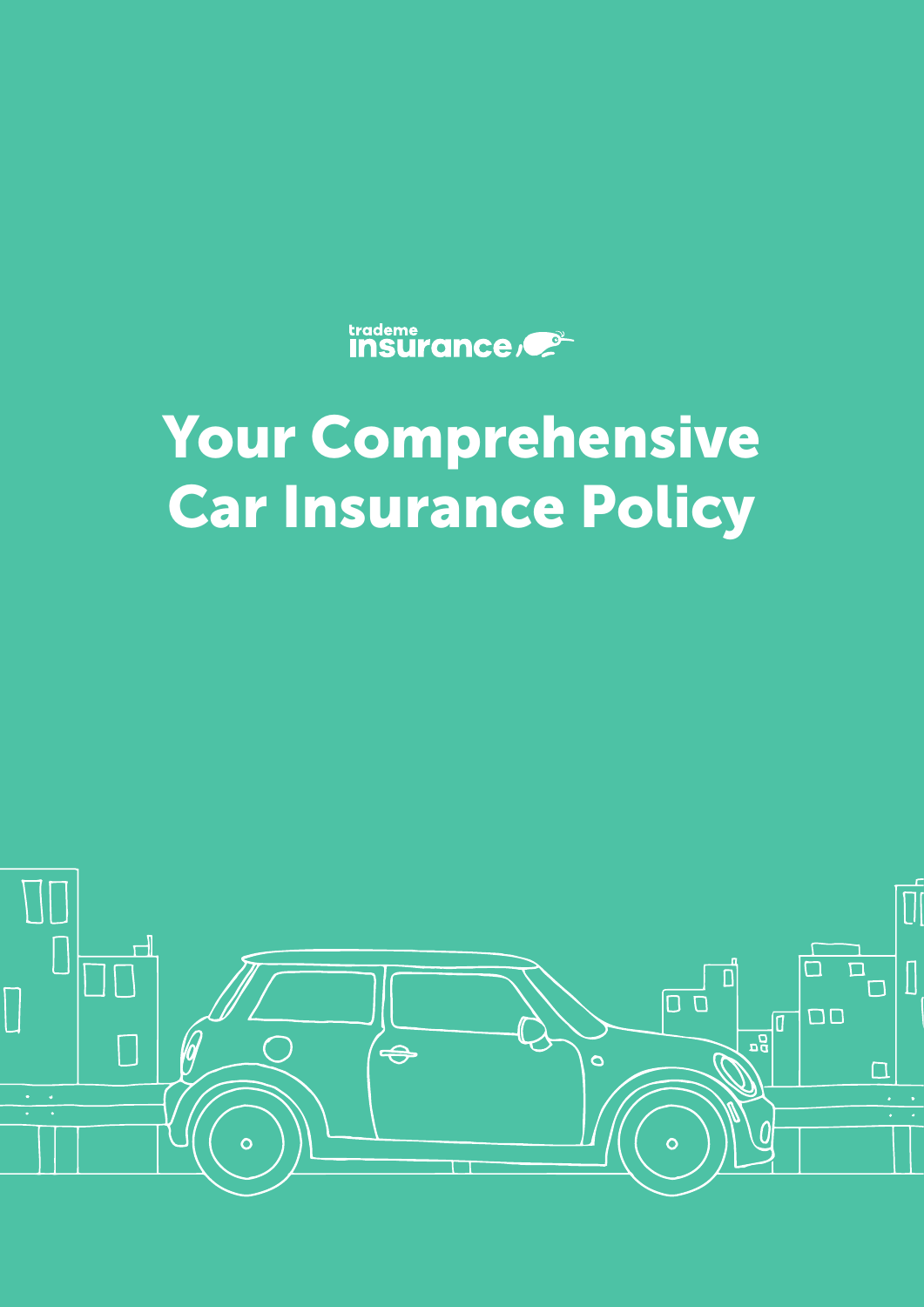

# **Contents**

| Your policy                                                  | 2              |
|--------------------------------------------------------------|----------------|
| Our guarantee                                                | 2              |
| How we will communicate with you                             | 2              |
| What you must tell us                                        | $\overline{c}$ |
| Some of your other important obligations                     | 3              |
| If you have a concern                                        | 3              |
| Meanings of words                                            | 4              |
| What your vehicle is insured for                             | 5              |
| What your vehicle will be used for                           | 5              |
| Who can drive your vehicle                                   | 5              |
| Modifications to your vehicle                                | 5              |
| How to make a claim                                          | 5              |
| How we will look after your claim                            | 5              |
| How we will settle your claim                                | 5              |
| Replacement parts                                            | 6              |
| What benefits you are covered for                            | 6              |
| <b>Liability Protection</b>                                  | 7              |
| What benefits you are covered for under liability protection | 8              |
| What you are not insured for                                 | 8              |
| Cancelling this policy                                       | 10             |
| Making changes to this policy                                | 10             |
| Other insurance                                              | 10             |
| Automatic reinstatement                                      | 10             |
| Jurisdiction                                                 | 10             |
| Currency and taxes                                           | 10             |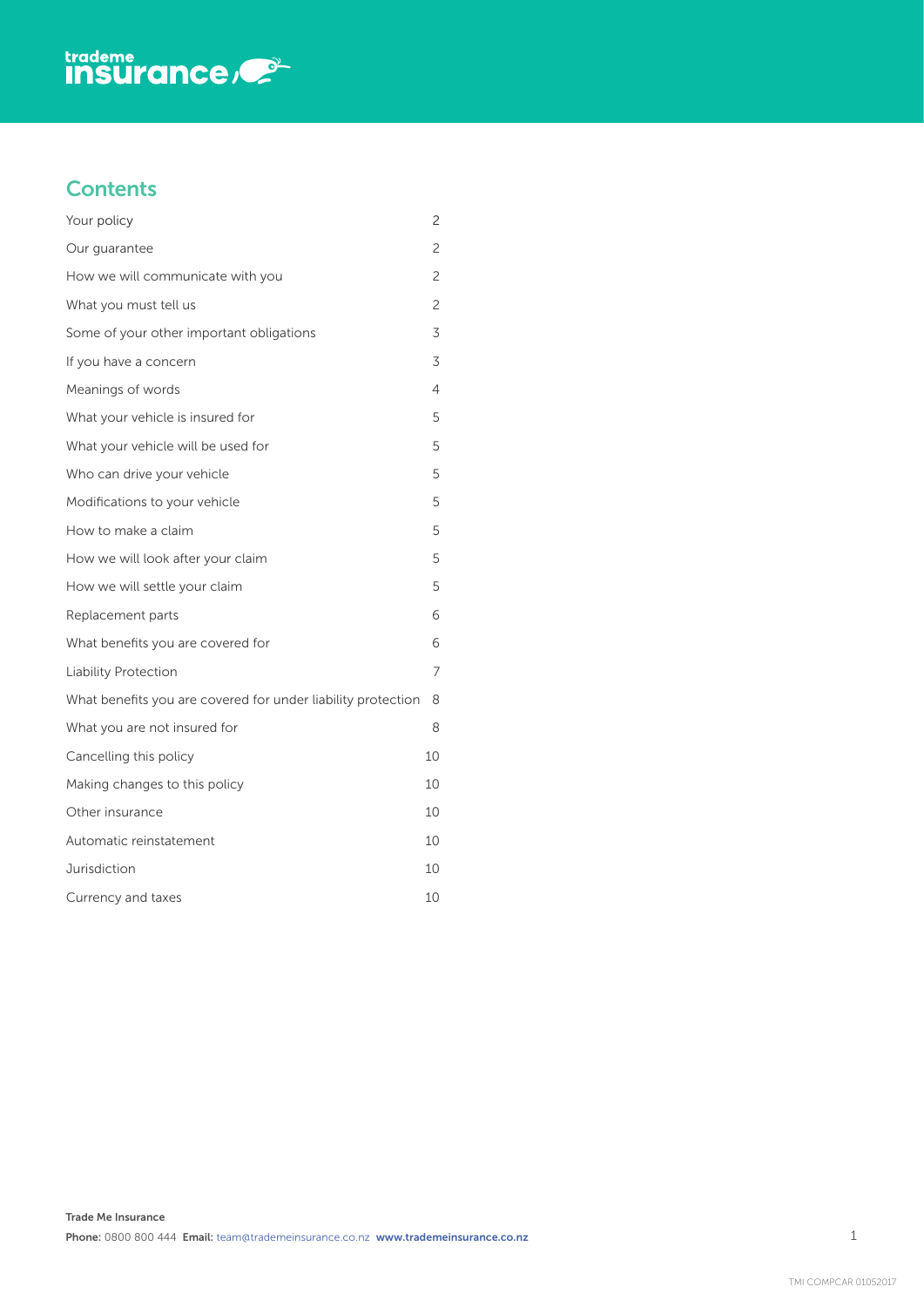<span id="page-2-0"></span>

## Your policy

Welcome to Trade Me Insurance. Thanks for putting **your** trust in **us** to help look after your valuable assets.

Your Trade Me Insurance Comprehensive Car Policy, underwritten by Tower Insurance Limited, includes this wording, your answers from your application and declaration, the certificate of insurance and your invoice, each / all completed on the information you provided to us.

The cover provided under the policy, including any extra cover under Benefits or Optional benefits are subject to the general conditions, exclusions, obligations and limits of the policy.

Please read this wording and the certificate of insurance. If there is an error of any sort, if your needs are not met or if you are in doubt then please contact us at [team@trademeinsurance.co.nz](mailto:team@trademeinsurance.co.nz)

In this policy some words are in bold, e.g. you. This indicates that the words have a special meaning. To find out the meaning, please refer to the section – Meanings of words.

## Our guarantee

If you are not completely happy with your policy, you can cancel it within 30 days of the start date so long as you have not made any claims.

We will refund any premiums you have paid and we will both regard this policy as never having started.

## How we will communicate with you

We will communicate with you to your last notified email address.

You must keep that email address valid and make sure that you check it on a regular basis.

You must tell us if you change your email address.

Your latest certificate of insurance, invoice and any communications concerning changes to your policy, premiums and arrears will be available to you in the Trade Me Insurance website. You must log in to this website to view these documents.

## What you must tell us

We have listed here some important obligations for you and any person in charge of your vehicle with your permission.

We will be honest and fair with you and you must be honest and fair with us.

All your statements made in relation to this policy or any claim must be correct before we have any liability under this policy or pay your claim. We must receive all relevant information.

This means that we need you to tell us everything you know, or could reasonably be expected to know, that may influence our decision to insure you or the terms on which we insure you.

If any circumstances change or may change during the time we provide your insurance it is important you tell us. This applies when the policy starts, at any time while it is in force and when it renews.

Examples of a change in circumstances or any other information may include:

- 1. any modifications or changes to your vehicle that are different from the manufacturer's standard specifications,
- 2. if anyone becomes a new regular driver of your vehicle, or
- 3. if you or anyone who may drive your vehicle is charged with, convicted of or commits any criminal offence or traffic offence, other than parking infringements.

These examples are a guide only. If you are in any doubt you should disclose information by emailing us the details, whether or not we have asked questions that relate to it.

We may change the terms on which we insure you, or the premium, to reflect the change in circumstances that you have disclosed to us.

If you do not comply with your obligations under this section – 'What you must tell us', we have the option to decline any claim (and recover any claims payment already made). We may also cancel or avoid this policy. If we cancel we will give you 14 days' notice emailed to your last known address on our records. If we do this, we will refund your unused premium.

If we avoid your policy, it will be treated as if it had never been taken out, and you may be required to refund any claims payments we have previously paid to you under your policy (if any). If we do this we will email to vour last known address on our records and we will refund your entire premium paid.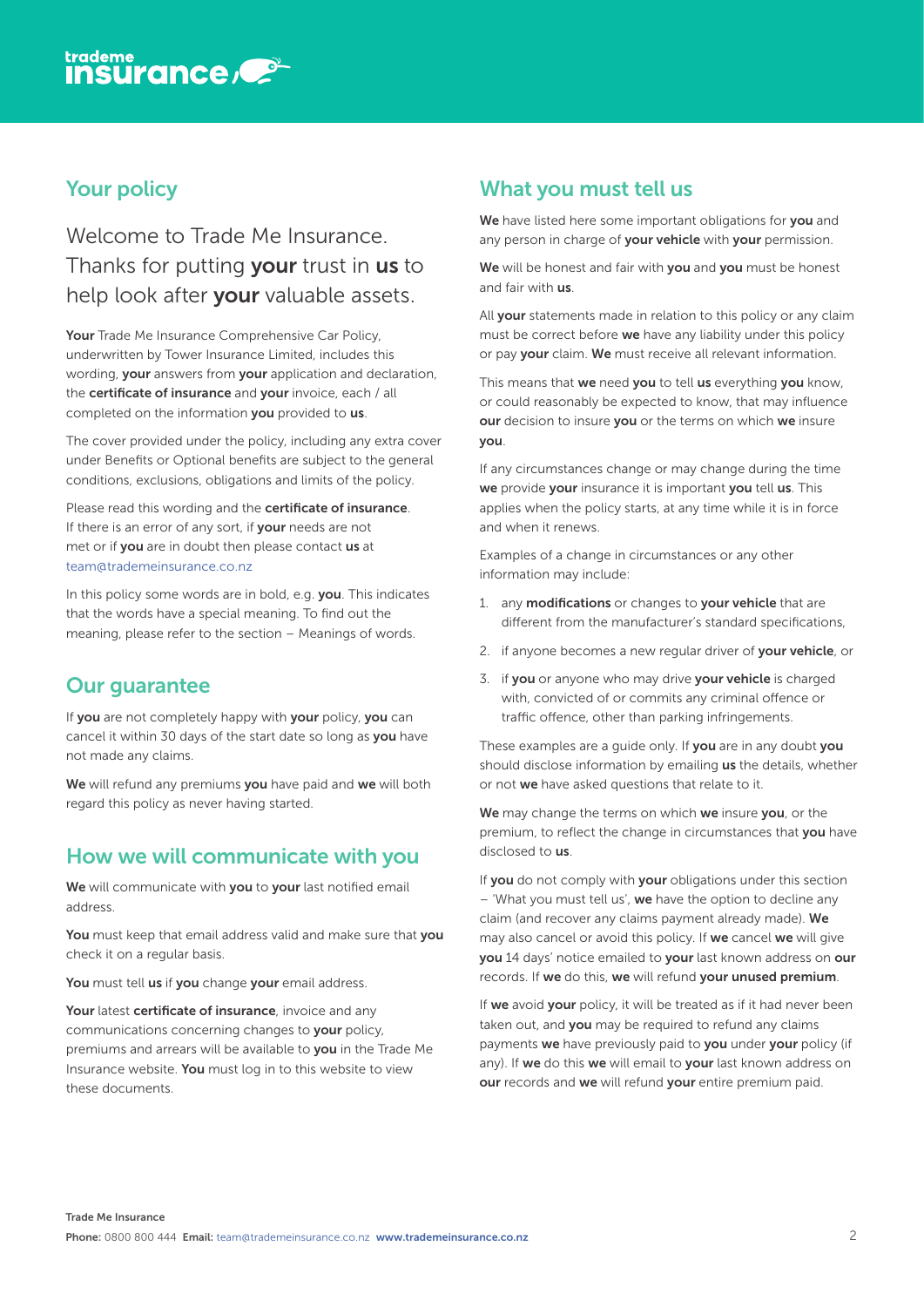<span id="page-3-0"></span>

## Some of your other important obligations

You and any person in charge of your vehicle with your permission must:

- 1. allow us to complete all necessary documents and authorities in respect of any claims under this policy as your authorised agent,
- 2. allow us to inspect the damaged vehicle and deal with any salvage in a reasonable manner. No property may be abandoned to us.
- 3. allow us to take over for our own benefit and settle any legal right of recovery you may have,
- 4. you must cooperate fully in any action we take to recover money from other parties involved in **your** claim.
- 5. comply with all our requests relating to your claim including providing all cooperation, information and assistance,
- 6. ensure that your vehicle is securely locked when unattended,
- 7. establish that you have complied with all of your obligations under this policy and that none of the exclusions apply,
- 8. inform the Police if it appears that there has been arson, theft, burglary or malicious damage,
- 9. not cause or facilitate loss or damage to any property covered by this policy or incur liability by any unreasonable, reckless or wilful act or omission,
- 10. not discuss a claim made on you by another person with them. Instead, refer them to us,
- 11. not make a claim that is false or fraudulent in any way or make any false or incorrect statements in connection with any claim,
- 12. not start repairs to your vehicle without our prior approval,
- 13. provide us immediately with full particulars of any claim made against you by another person and all legal documents served on you and allow us to instruct a solicitor of our choice to conduct your defence. You must follow the recommendations of that solicitor as to the conduct or continuation of your defence. That solicitor shall be entitled to confer with us when necessary as to the details of the case and the conduct or continuation of your defence,
- 14. take all steps which we consider reasonable to prevent further loss or damage and see that any repairing is carried out promptly,
- 15. take reasonable care to protect your vehicle,
- 16. tell us if any lost or stolen property which was part of the claim is found or recovered and hand it over to us or at our option refund any money paid by us if we request it, and
- 17. tell us if any person is ordered to make reparation to you for any loss or cost which was part of the claim and reimburse us for that payment as soon as you receive any reparation.

Otherwise we may decline your claim and recover any payment already made.

All premiums must be paid in full by the due date for payment of such premiums. If any premium payable by you remains unpaid 28 days following the due date for payment of that premium, we may cancel this policy (effective from the first day of the period to which the unpaid premium relates).

# If you have a concern

We always strive to give the best possible service. So, if you're not happy with something - anything - please let us know. We'll aim to get it sorted for you quickly and fairly.

Often a quick conversation with us can help sort things out. But, every now and then there'll be an issue that can't be easily resolved.

If that's the case, we'll talk you through our internal disputes resolution procedure. And if we still can't agree, we'll let you know how you can access our external disputes resolution provider.

If you would like more information, email us at [team@trademeinsurance.co.nz](mailto:team@trademeinsurance.co.nz)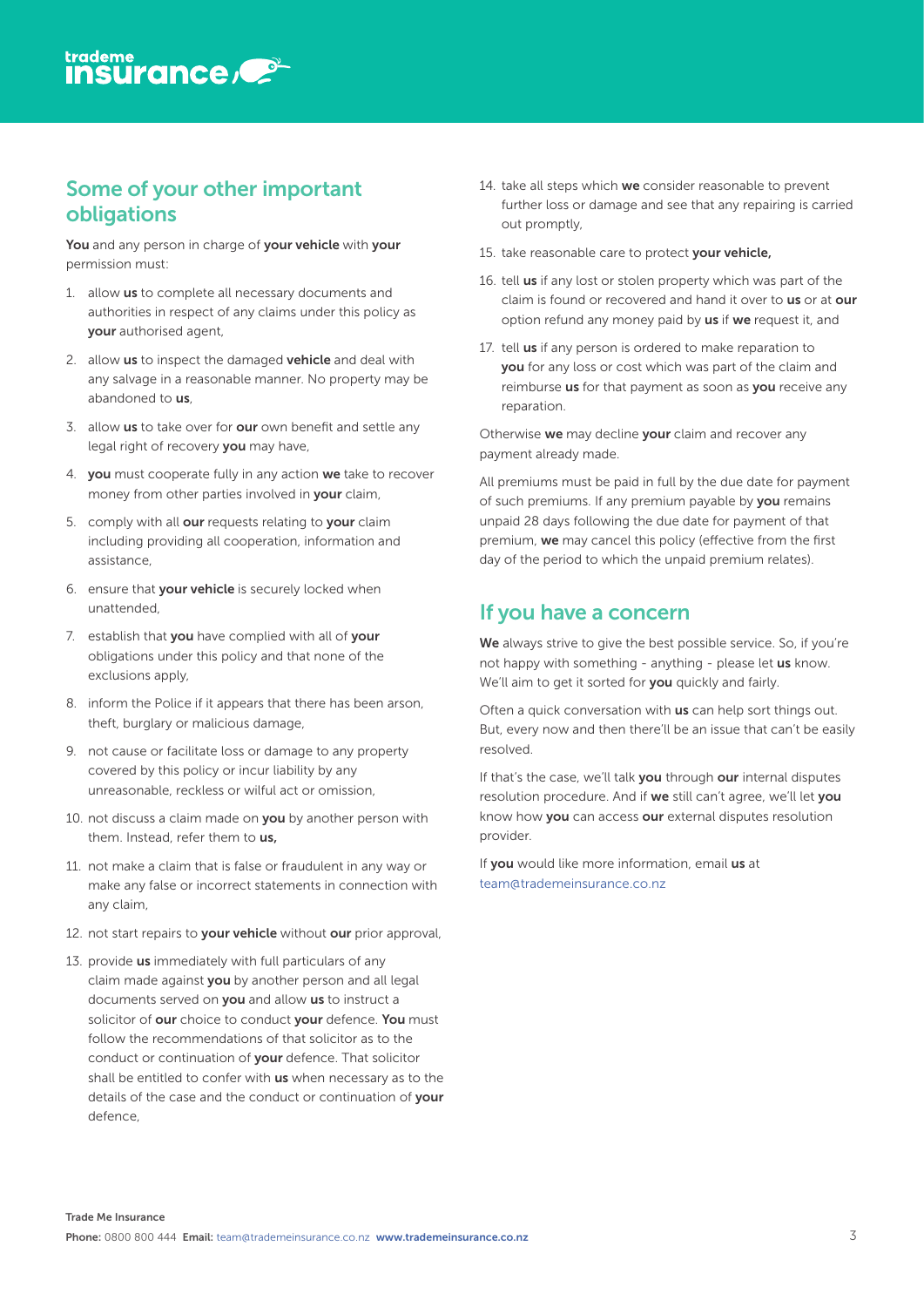# <span id="page-4-0"></span>Meanings of words

#### Accessory, accessory's or accessories

An automotive part installed in or on your vehicle which is not supplied or fitted by the manufacturer of your vehicle as standard equipment for your make and model of vehicle.

#### Agreed value

The value of your vehicle that we have agreed to at the time of insuring your vehicle or at any change in cover or at renewal. The amount is shown in the **certificate of insurance** and is set at the beginning of each period of insurance.

#### Bodily injury

Bodily injury (including death), illness, disability, disease, shock, fright, mental anguish or mental injury.

#### Certificate of insurance

The certificate of insurance first issued to you or any further certificate issued as a result of a change to the policy during the **period of insurance** or a certificate that is issued for renewal of the policy (whichever applies).

#### Excess or excesses

The amount of any claim which you must bear. The excess applies to each and every event that results in a claim.

The amounts are shown in the certificate of insurance and / or in the wording.

Where you discover damage caused on multiple occasions then an excess will be applied in relation to each occasion or event that occurred.

Where a Benefit or Optional benefit specifies an additional excess, that additional excess will apply over and above any other excess in your certificate of insurance.

#### Modifications or modified

Changes or alterations to your vehicle from the manufacturer's standard specifications, including but not limited to engine, sound system, steering, suspension, tyres or wheels.

#### Natural disaster damage

Sudden and accidental physical loss or sudden and accidental physical damage as a direct result of earthquake, natural landslip, volcanic eruption, hydrothermal activity or tsunami and includes physical loss or physical damage occurring (whether accidentally or not) as a direct result of measures taken under proper authority to avoid the spreading of or to otherwise reduce the consequences of an earthquake, natural landslip, volcanic eruption, hydrothermal activity or tsunami. It does not include any loss or damage for which compensation is payable under any Act of Parliament other than the Earthquake Commission Act 1993 or any amendments or any Act(s) passed in substitution of that Act.

#### Natural landslip

The movement (whether by way of falling, sliding, flowing or by a combination thereof) of ground-forming materials composed of natural rock, soil, artificial fill or a combination of such materials, which, before movement, formed an integral part of the ground but does not include the movement of ground due to below-ground subsidence, soil expansion, soil shrinkage, soil compaction or erosion.

#### Period of insurance

The period shown in the most current certificate of insurance.

#### Unused premium

Premium for the days you have paid for, but will not be insured (calculated as at the effective date of cancellation).

#### Vehicle

The vehicle shown in the certificate of insurance including spare parts, attached equipment, tools and breakdown equipment supplied by the manufacturer as well as any accessories and / or modifications specifically listed on the certificate of insurance.

#### We, us or our

Tower Insurance Limited.

#### You or your

The person(s) named in the **certificate of insurance** as the policy holder. Where you jointly own the vehicle, this policy insures you jointly.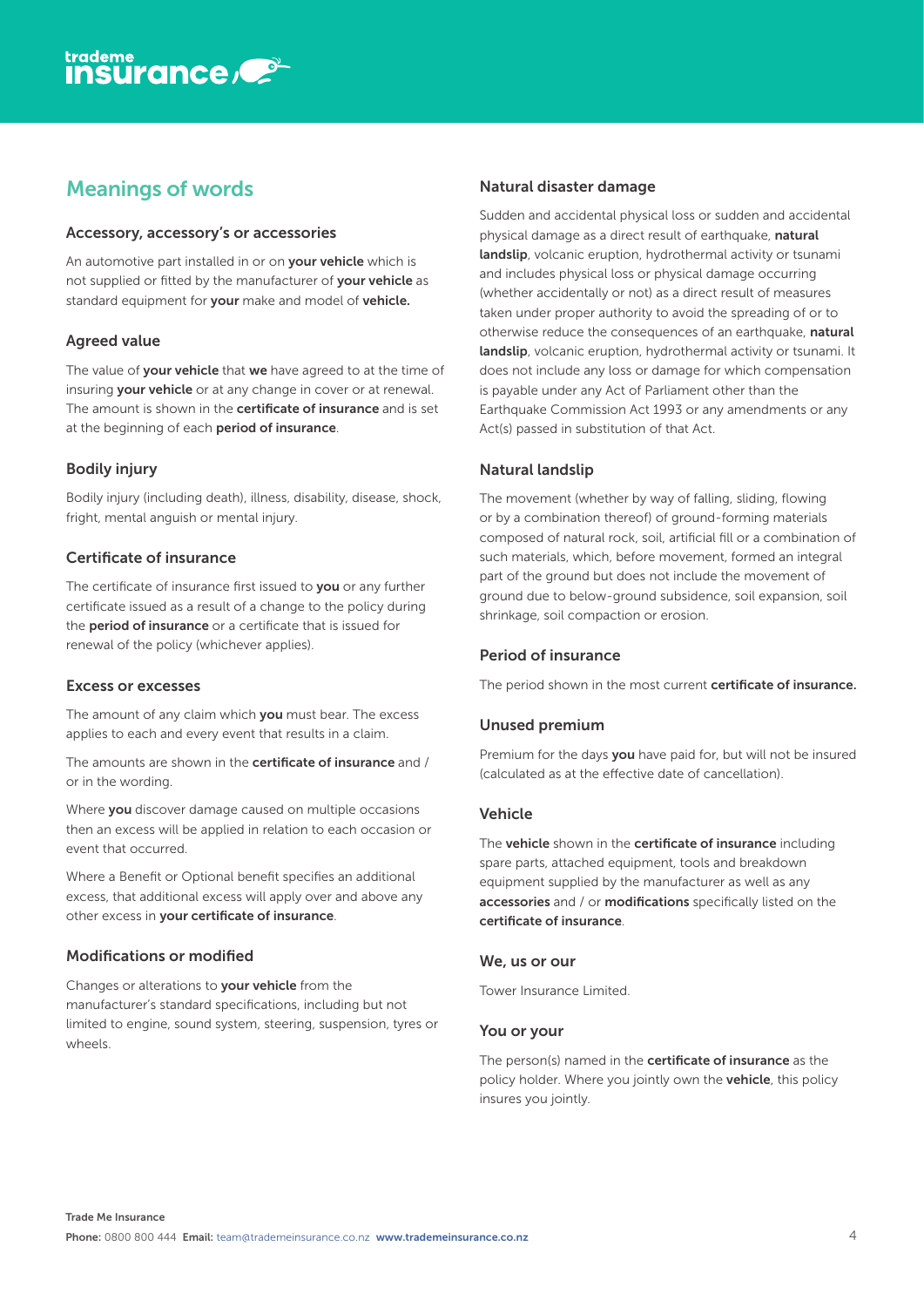<span id="page-5-0"></span>

## What your vehicle is insured for

Sudden and accidental physical loss or sudden and accidental physical damage that occurs during the period of insurance up to the **agreed value** unless excluded by this policy.

# What your vehicle will be used for

We will insure your vehicle only while it is being used for social, domestic or private purposes including being used for community or charity work.

## Who can drive your vehicle

Cover is provided for named drivers.

Should a claim be submitted and accepted while the **vehicle** was being driven by an un-named driver then an additional excess will apply.

Should a claim be submitted and accepted while the **vehicle** was being driven by a driver holding only an overseas or International Licence from a country not identified by the NZTA as being eligible to apply for an exemption from a practical test, an additional **excess** will apply as shown in the certificate of insurance.

# Modifications to your vehicle

Unless shown in the certificate of insurance it is agreed by you that your vehicle complies with the maker's standard specifications for the model and year of manufacture and has not been **modified** in any way.

A conversion of **your vehicle** to run on CNG. LPG or BioGas will not be a breach of this policy as long as the conversion complies with the appropriate New Zealand Standard and has a current Certificate of Fitness.

# How to make a claim

It is important that you tell us when you become aware of any circumstances which may result in a claim.

You can tell us about your claim by logging into [Trade Me Insurance](http://www.trademeinsurance.co.nz) and completing a claims lodgement form.

You may be asked to provide a written statement. If you are, we must receive that statement within 30 days of our request.

# How we will look after your claim

When you contact us to make a claim we will:

- 1. process your claim within the terms of the policy,
- 2. explain how the claims process works,
- 3. explain what we need to go ahead with your claim,
- 4. if required, arrange for an assessor to inspect the damage and explain the procedure that will be followed,
- 5. keep you updated on your claim's progress,
- 6. give you all the information you need on how we will settle your claim, and
- 7. if we decline your claim, we will clearly explain why.

# How we will settle your claim

We will arrange for the repair, replacement or pay for the loss, once your claim has been accepted.

We have the option to:

- 1. arrange the repair of your vehicle,
- 2. pay you an amount equal to the reasonable cost of repairs as assessed by us, or
- 3. pay you the agreed value of your vehicle as specified in your latest certificate of insurance.

If you pay your premium by instalments and your vehicle is a total loss you must pay the rest of the annual premium before we settle your claim. However, if you insure your replacement vehicle with **us**, we will credit the rest of the annual premium to your new policy.

We may make payment to an interested party (finance company, etc.) if you have one registered on your vehicle. Their receipt will discharge us completely.

Any payment for a stolen **vehicle** will be made after a reasonable period has elapsed for the authorities to attempt to recover the vehicle.

In all cases, we will not pay more than the agreed value shown in the certificate of insurance.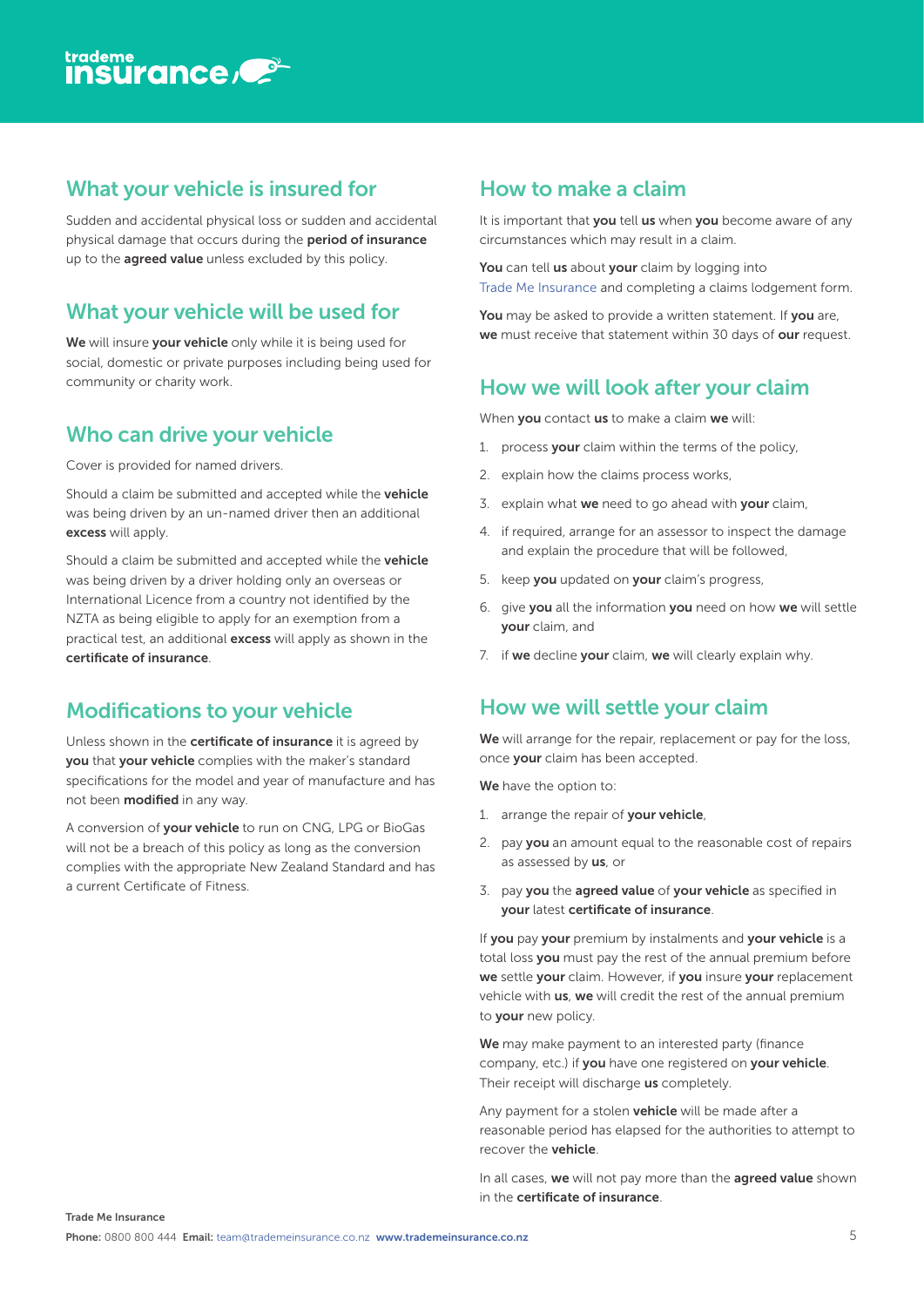# <span id="page-6-0"></span>Replacement parts

We will pay for any part or **accessory** not currently available in New Zealand up to the last known price list in New Zealand, when the part or **accessory** was available, or for the parts or accessories closest New Zealand equivalent whichever is the lesser.

Your vehicle is not covered for:

- 1. freight and other costs to import parts or accessories from outside New Zealand,
- 2. any costs due to the inability to match existing paint, or
- 3. costs to replace any part or **accessory** that has not suffered sudden and accidental physical loss or sudden and accidental physical damage.

# What benefits you are covered for

#### Completion of journey

We will pay up to \$500 towards your reasonable costs of accommodation and / or travel to complete your journey or return home following an accident involving your vehicle or where your vehicle is stolen so long as a claim has been accepted.

In addition, we will pay to return your vehicle home after it has been repaired or recovered.

This benefit also extends to the driver, passengers and domestic pets travelling in your vehicle if they are not the insured.

#### Natural disaster damage

The cover provided under this policy is extended to include loss or damage during the period of insurance to your vehicle caused by natural disaster damage.

#### No claims and no blame bonus

If you have not had any claims with us or with your previous insurer for the last year you will receive a no claims bonus.

In addition, we will not penalise your no claims bonus at renewal of your policy or impose your excess if you have been involved in an accident during the period of insurance with us, and:

- 1. vou have identified the party at fault (i.e. name, address, phone number, make, model, registered number of that other party's vehicle), and
- 2. it is proven that the other party was more than 50% at fault.

Otherwise your no claims bonus will be reduced at the renewal following the claim.

However, we will increase your no claims bonus again at the next renewal if no further claims are made.

#### No claims bonus protection

Should you have a claim we will maintain your no claims bonus following that claim, provided you:

- 1. have held comprehensive motor vehicle insurance with a full no claims bonus with **us** for a continuous period of two years or more immediately prior to your claim, and
- 2. have not already had your excess waived within that continuous period.

#### One event – one excess

If your vehicle suffers loss or damage for which a claim is accepted and at the same time we accept a claim as a result of the same event for loss or damage to your house or your contents that are also insured by us, we will only deduct one excess and that will be the highest of those excesses.

#### Repair guarantee

We provide you with a lifetime quarantee on any repairs to your vehicle carried out by our recommended panel beaters resulting from a claim which is accepted.

#### Replacement vehicle

If you replace your vehicle, we will automatically hold the replacement vehicle covered subject to the terms and conditions of this policy, for 10 days from the date of replacement.

If you purchase another vehicle before you sell your vehicle, this additional vehicle is not covered under this benefit until your vehicle is sold.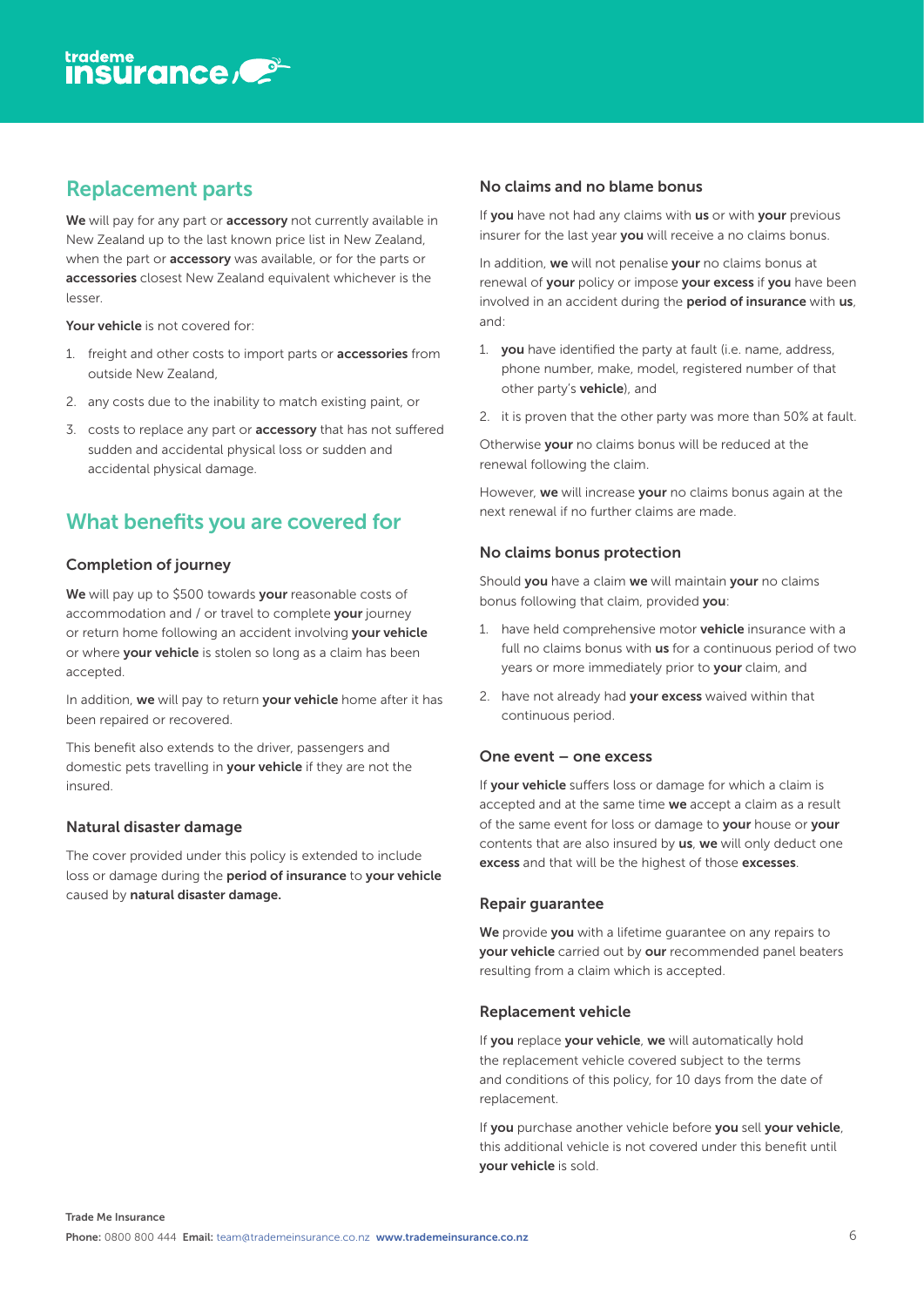#### <span id="page-7-0"></span>Salvage and storage costs

If **vour vehicle** is unable to be driven and we have accepted your claim, we will pay for the reasonable cost of removing it to the nearest repairer or place of safety.

We will also pay for the reasonable costs for the temporary storage of your vehicle once we have accepted your claim.

#### Stolen from garage

If **vour vehicle** is stolen from a locked garage or secure car parking building we will waive the excess and you will not lose your no claims bonus.

#### Optional benefits

The following Optional benefits only apply if you have selected and paid for them and they are recorded on your certificate of insurance as having been selected.

#### Accessories and modifications

If **vou** have selected this Optional benefit this policy is extended to cover listed **accessories** and **modifications** to your vehicle for the value specified in the certificate of insurance.

#### RoadWise®

If you have selected this Optional benefit you have access to the RoadWise programme. This programme does not form part of this policy and its terms and conditions are contained in the separate document – RoadWise programme which is available on our website.

#### Windscreen and window glass

If you have selected this Optional benefit and your vehicle suffers accidental breakage of its windscreen, window glass or sunroof during the **period of insurance**, this policy is extended to pay for their repair or replacement.

We will not deduct any excess and we will not reduce your no claims bonus.

This benefit does not extend to lights, indicators, their covers or mirrors.

#### Rental vehicle for total loss

If you have selected this Optional benefit and your vehicle is stolen or becomes a total loss and we have accepted your claim, this policy is extended to pay for the reasonable expenses of hiring and insuring a similar vehicle, limited to a maximum of 14 days or \$750 whichever is less.

No hire charges will be paid after the recovery of your vehicle in a driveable condition, or if you have replaced that vehicle, or if it is more than 7 days after we have settled the claim for the vehicle.

## Liability Protection

We will cover you for up to \$20,000,000 for your liability (including defence costs and expenses) for claims made against you for physical property damage as a result of accidents in New Zealand involving:

- 1. your vehicle,
- 2. any trailer or caravan attached to your vehicle (provided the trailer or caravan is not otherwise insured), or
- 3. any vehicle not owned by you that you are using with the owner's permission.

We will not cover your liability for any vehicle that you are hiring or leasing (unless the leasing company is named as an interested party).

We will only pay for claims made during the period of insurance relating to accidents that happen during the period of insurance.

We will also cover any other person using your vehicle with your permission provided that person:

- 1. was not insured under another policy,
- 2. has not been refused vehicle insurance in the past five years, or
- 3. has not had a policy cancelled or claim declined by any insurance company in the past five years.

We will also pay for all costs and expenses incurred by you with **our** approval in defending claims under liability protection plus any costs and expenses awarded against you.

If you have liability cover with us under any other policy our maximum combined liability under all policies is \$20,000,000.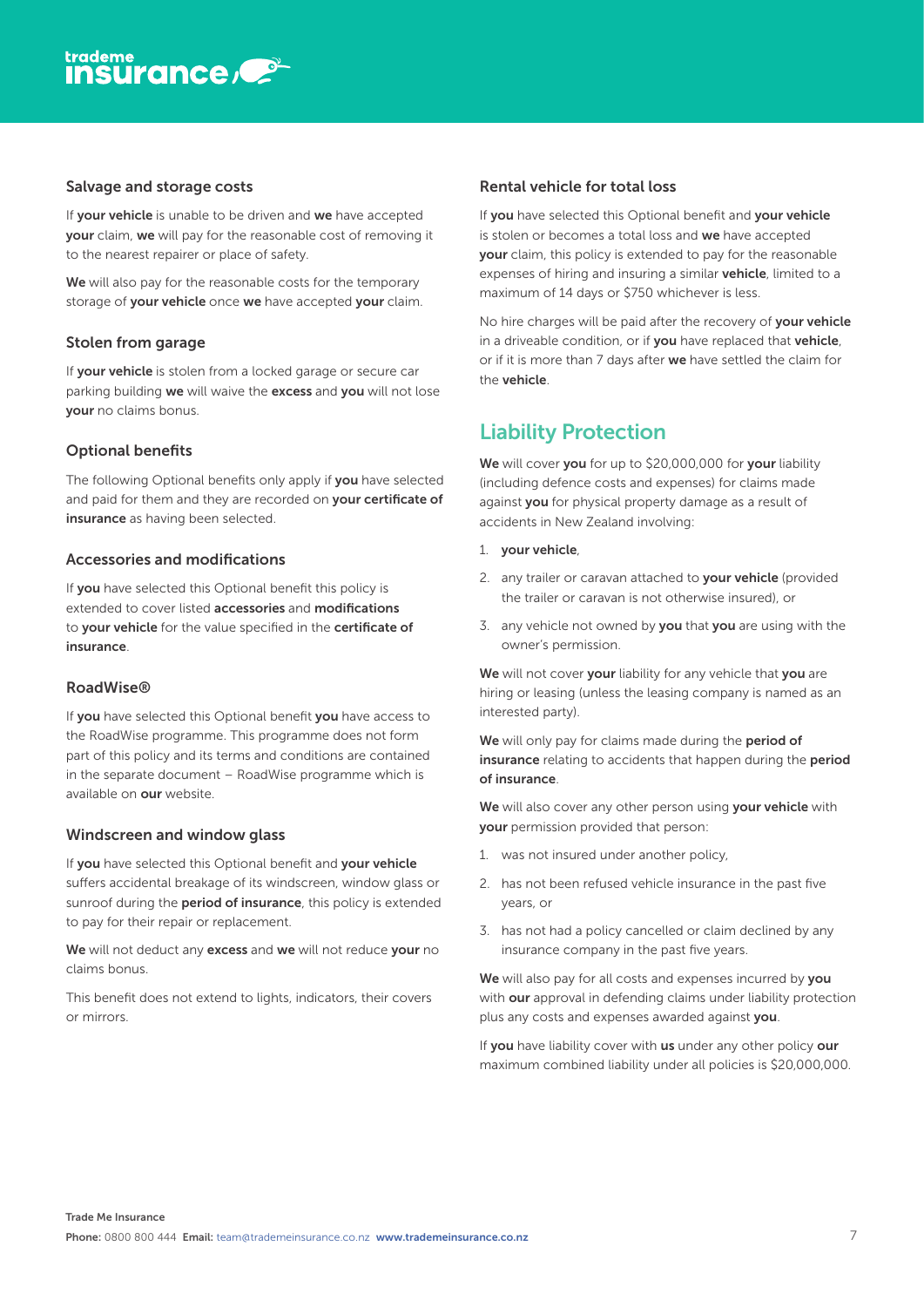## <span id="page-8-0"></span>What benefits you are covered for under liability protection

The amounts payable under the benefits under Liability protection are included within the Liability protection cover of \$20,000,000 and are not in addition to it.

#### Bodily injury

Liability protection is extended to cover your liability for up to \$100,000 arising from **bodily injury** occurring during the period of insurance.

If **vou** have this cover with us under any other policy then our maximum combined liability under all policies will be \$100,000.

#### Legal expenses

If you are charged with manslaughter or dangerous driving causing death arising out of an accident to your vehicle for which a claim is accepted we will pay your costs of defence up to \$5,000.

If you have this cover with us under any other policy then our maximum combined liability under all policies will be \$5,000.

#### Marine general average

Liability protection is extended to cover any costs which you may become legally liable to pay as a result of deliberate physical loss or physical damage incurred in time of danger to prevent the loss of a ship and / or cargo while **your vehicle** is being carried by that ship between ports in New Zealand.

# What you are not insured for

#### General exclusions

The excess and any additional excess specified on the certificate of insurance.

#### Any loss, damage or liability while your vehicle is:

- 1. being driven by or in the charge of any person who:
	- a. does not have a licence which is in full force and effect to drive your vehicle at the time and place of the accident,
	- b. following an event resulting in a claim under the policy fails or refuses to permit a specimen of blood or breath test to be taken after having been lawfully required to do so,
- c. has a proportion of alcohol in his or her blood or breath which exceeds the legal limit prescribed,
- d. is convicted of any alcohol or drug related offence arising out of the circumstances resulting in any claim under this policy,
- e. is not complying with the conditions of their licence,
- f. is under the influence of alcohol or drugs and where alcohol or drugs contribute in any way to the accident. This means your claim may be declined even if the driver of **your vehicle** is under the legal limit prescribed,  $\bigcap$
- g. leaves the scene of the accident when it is an offence to do so.

This exclusion does not apply to claims for loss or damage to your vehicle when the person who is in charge of your vehicle has stolen it.

- 2. being tested for or in preparation for or engaged in racing, sprinting, drag racing, pace-making, hill climbing, offroading, reliability or time trials, rallying, speed tests or any form of motorsport or high speed driver training,
- 3. being used otherwise than described in the section 'What your vehicle will be used for', or not being used for the purpose it was designed or not as a vehicle as defined in the Land Transport Act 1998 or any amendments or any Act(s) passed in substitution of that Act,
- 4. being driven by anyone in charge of your vehicle who has been advised not to drive on medical grounds,
- 5. in an unsafe or un-roadworthy condition, or
- 6. on hire.

#### Any loss, damage or liability arising from, or claim for:

- 1. aggravated, punitive or exemplary damages, fines and /or other penalties or reparation orders,
- 2. any events outside of New Zealand,
- 3. any unreasonable, criminal, reckless or wilful act or omission by you or by anyone in charge of your vehicle. This exclusion does not apply to any person who is in charge of your vehicle after stealing it,
- 4. any time or date device or any item of which forms a part (including the vehicle itself) arising from its failure to recognise any date, character or value as the correct date, character or value (e.g. Year 2000). However, we will pay for any loss or damage which it causes to any other item,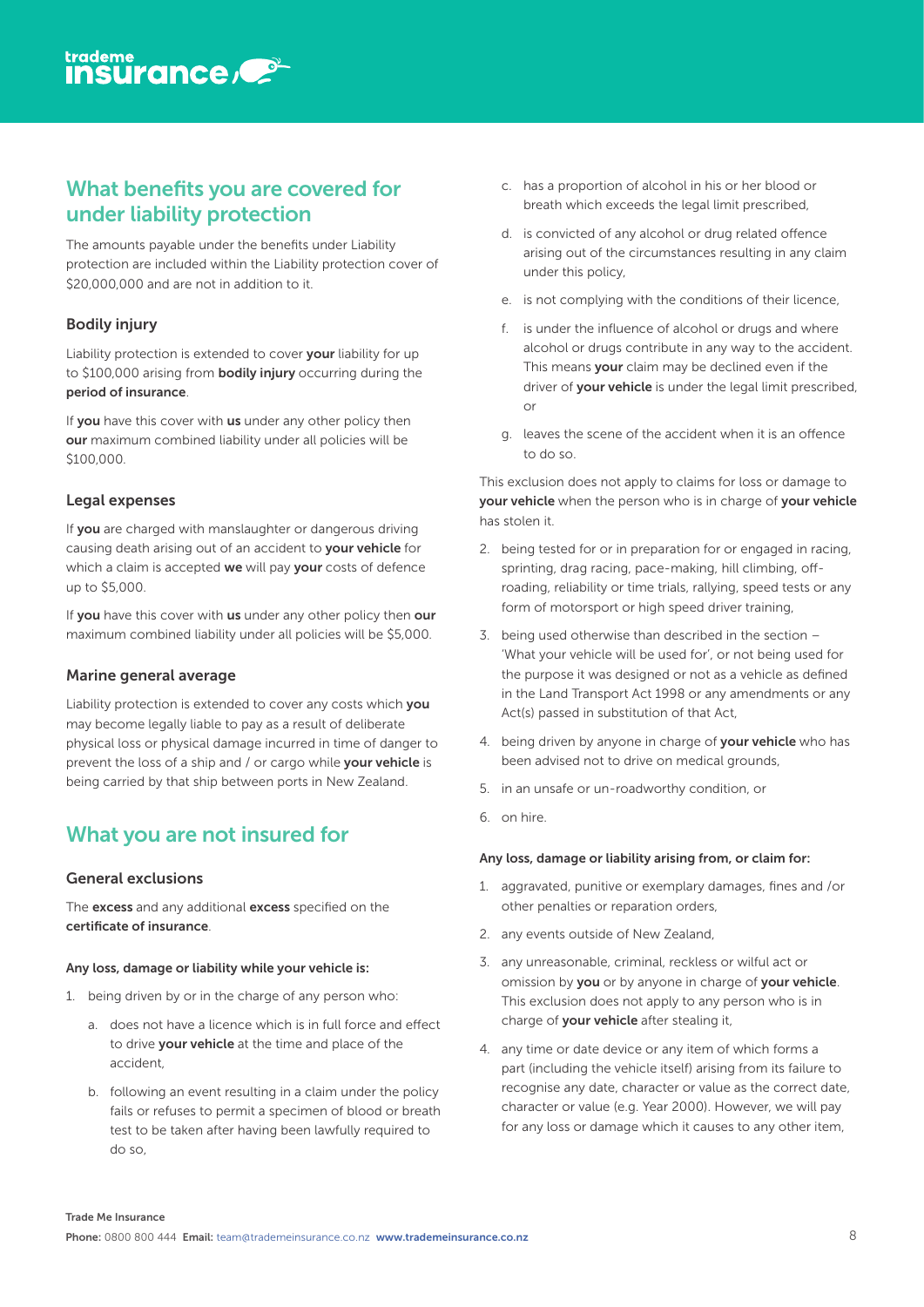- 5. confiscation, nationalisation or requisition by an order of Government, Local Authority, the Courts or any public authority unless it is to prevent loss or damage covered by this policy,
- 6. depreciation, wear and tear, action of sunlight,
- 7. defects and any unrepaired damage,
- 8. geothermal activity,
- 9. loss of use of your vehicle,
- 10. nuclear weapons material or ionising radiation or contamination by radioactivity from any nuclear waste or from the combustion of nuclear fuel, including any selfsustaining process of nuclear fission or fusion, or
- 11. personal injury as defined in and / or for which cover is provided under the Accident Compensation Act 2001, or any amendments or any Act(s) passed in substitution of that Act
- 12. pollution or contamination or your vehicle by the manufacture, storage or use in your vehicle of 'precursor substances' or a 'controlled drug' as defined by the Misuse of Drugs Act 1975 or any amendments or any Acts passed in substitution of the Act.

#### Any loss or damage to:

- 1. any accessory or set of accessories or any modifications that are not standard with the **vehicle** when new unless you have selected the Optional benefit – 'Accessories and modifications' and those accessories or modifications are shown in the certificate of insurance,
- 2. any windscreen, window glass or sunroof unless you have selected the Optional Benefit – 'Windscreen and window glass',

This exclusion will not apply in the event a claim is accepted for damage to the **vehicle** where part of the damage is to the windscreen or window glass or sunroof,

- 3. or failure, breakage or breakdown of:
	- a. the engine, motor and / or its associated subsystems,
	- b. the transmission,
	- c. any electrical or electronic system or equipment,
	- d. any cooling or lubricating system,
	- e. any other mechanically or hydraulically operated system or equipment,
	- f. the fuel system and / or its associated subsystems, or
- g. the motors or electrical equipment caused by water ingestion, unless it occurs as a result of other damage to your vehicle for which a claim is payable, or
- 4. tyres, unless malicious or the damage occurs at the same time as other damage to your vehicle for which a claim is payable.

#### Liability for:

- 1. **bodily injury** to you or any person who is in charge of your vehicle,
- 2. loss of or damage to property belonging to or under the care, custody or control of you or your driver or being conveyed in or loaded or unloaded from your vehicle.

However, this exclusion does not apply to any disabled vehicle being towed by your vehicle for no financial gain or reward, or

3. loss or damage if you or your driver has agreed with any party to accept responsibility for any loss or damage for which the law would not otherwise hold you or your driver responsible.

#### Loss, damage or liability arising directly or indirectly from or occasioned by or through or in consequence directly or indirectly of or claim for:

war, invasion, acts of foreign enemies, hostilities or war-like operations (whether war be declared or not), civil war, mutiny, civil commotion assuming the proportions of or amounting to a popular rising, military rising, insurrection, rebellion, revolution, military or usurped power, martial law, confiscation or nationalisation or requisition or destruction of or damage to property by or under the order of any government or public local authority, or any act of any person or persons acting on behalf of or in connection with any organisation the objective of which includes the overthrowing or influencing of any de jure or de facto government by terrorism or by any violent means.